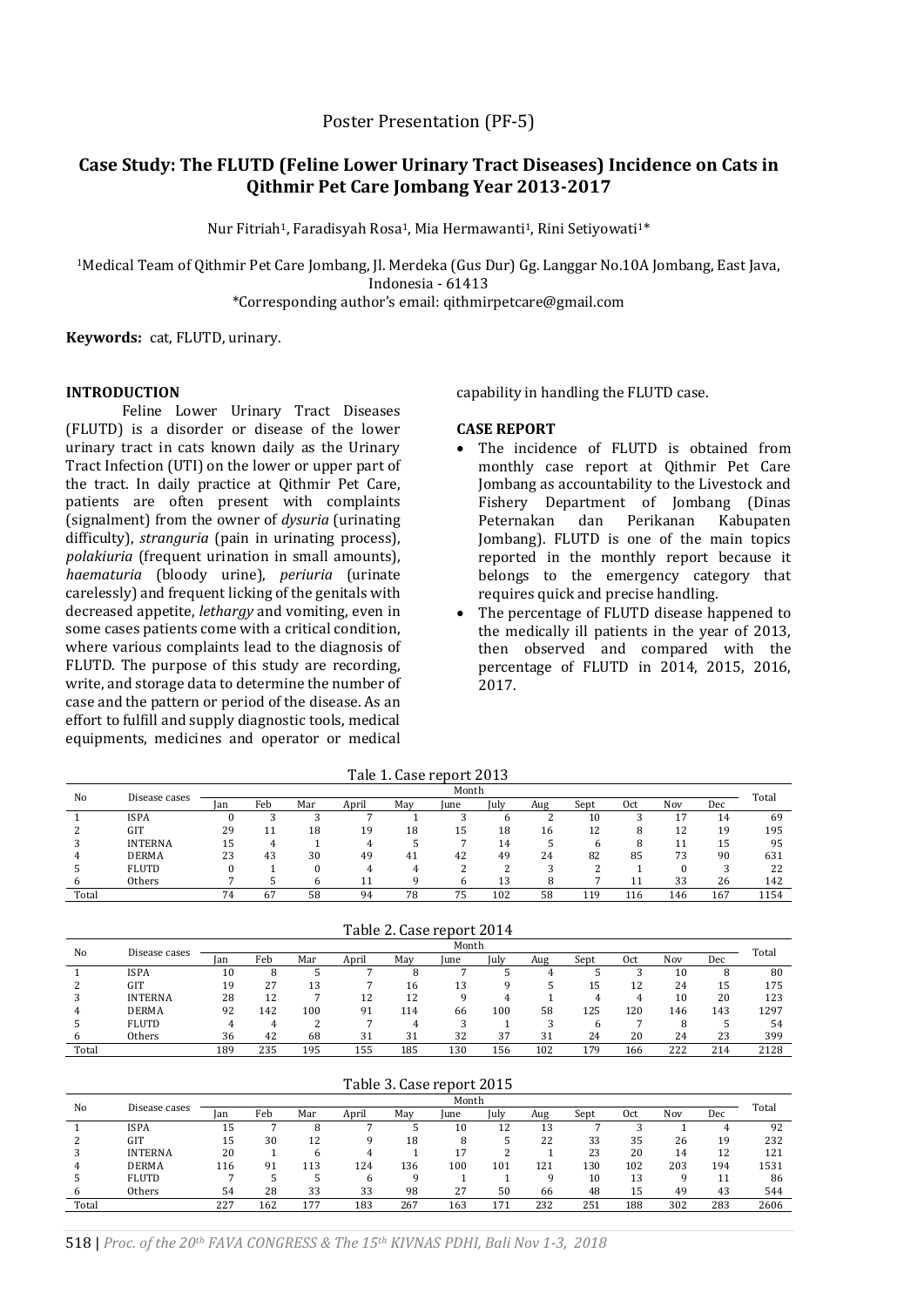| No    |                | Month<br>Disease cases |     |     |       |     |      |      |          |      |     |     |     | Total |
|-------|----------------|------------------------|-----|-----|-------|-----|------|------|----------|------|-----|-----|-----|-------|
|       |                | lan                    | Feb | Mar | April | May | June | July | Aug      | Sept | 0ct | Nov | Dec |       |
|       | ISPA           | 15                     | 22  |     |       |     | 10   | 10   | 12<br>⊥∪ |      |     |     |     | 102   |
|       | GIT            | 15                     | 30  | 19  | 35    | 23  |      | 4    | 22       | 32   | 37  | 26  | 19  | 270   |
|       | <b>INTERNA</b> | 20                     | 28  |     |       |     | 19   |      |          | 23   | 18  | 144 | 12  | 282   |
|       | <b>DERMA</b>   | 116                    | 119 | 195 | 215   | 136 | 118  | 123  | 121      | 130  | 172 |     | 194 | 1646  |
|       | <b>FLUTD</b>   |                        |     |     | 19    | 12  |      |      |          | 10   |     |     | 11  | 93    |
|       | Others         | 54                     | 27  | 33  | 43    | 63  | 27   | 50   | 66       | 48   | 30  | 35  | 43  | 519   |
| Total |                | 227                    | 234 | 177 | 321   | 240 | 184  | 192  | 232      | 250  | 263 | 227 | 283 | 2912  |

Table 4. Case report 2016

| No    | Disease cases  |     |     |     |       |     | Month |      |     |      |     |     |     | Total |
|-------|----------------|-----|-----|-----|-------|-----|-------|------|-----|------|-----|-----|-----|-------|
|       |                | lan | Feb | Mar | April | May | Iune  | July | Aug | Sept | 0ct | Nov | Dec |       |
|       | <b>ISPA</b>    |     | 10  | 8   |       |     |       |      |     |      |     | 17  | 8   | 78    |
|       | GIT            | 31  | 19  | 27  | 13    | 14  | h     |      | 20  |      |     |     |     | 170   |
|       | <b>INTERNA</b> | 34  | 28  | 12  |       |     |       |      |     |      |     |     | 11  | 114   |
|       | <b>DERMA</b>   | 125 | 92  | 142 | 100   | 167 | 117   | 230  | 141 | 58   | 117 | 122 | 159 | 1570  |
|       | <b>FLUTD</b>   |     |     |     |       |     |       |      |     |      |     |     |     | 56    |
| h     | Others         | 39  | 36  | 42  | 68    | 31  | 15    | 28   | 34  | 31   | 18  | 10  | 25  | 377   |
| Total |                | 244 | 189 | 235 | 195   | 240 | 154   | 279  | 212 | 102  | 165 | 155 | 218 | 2365  |
|       |                |     |     |     |       |     |       |      |     |      |     |     |     |       |

Table 5. Case report 2017





### **DISCUSSION**

Infections of the lower urinary tract in cats or better known as FLUTD/UTI (Feline Lower Urinary Tract Disease/Urinary Tract Infection) is a term for several common diseases with different causes. An American study on educational veterinary hospitals statistically showed that 8% of cases happened in cats were FLUTD, while another statistic from independent or self-directed practice has 3% of FLUTD cases from all the cat patients. FLUTD could possibly occur at different ages and cat phases. The percentage of FLUTD disease that has happened to the patients at Qithmir Pet Care in 2013 is 1%, 2014 is 1%, 2015 is 2%, 2016 is 1%, and in the year of 2017 is 1%.

The cause of FLUTD can be various, it could be from idiopathic or unknown exact origin and cause,

which occupies 55 - 63% of the causes of FLUTD. Another causes are urinary calculi 22%, plugs at urethral 10%, or urinary tract infection 8%. Neoplasia and diseases of the central nervous system may also cause FLUTD. The role of diagnostic support equipment in the case of FLUTD is immensely needed, with expectation that the provision of therapy could be more precise and fast, with some examples below:

- Urinalysis to determine urinary abnormalities, urine biochemistry, sediment evaluation, type of calculi examination.
- USG and X-Ray to describe the presence or absence of calculi in the urinary tract and the sign of inflammation.